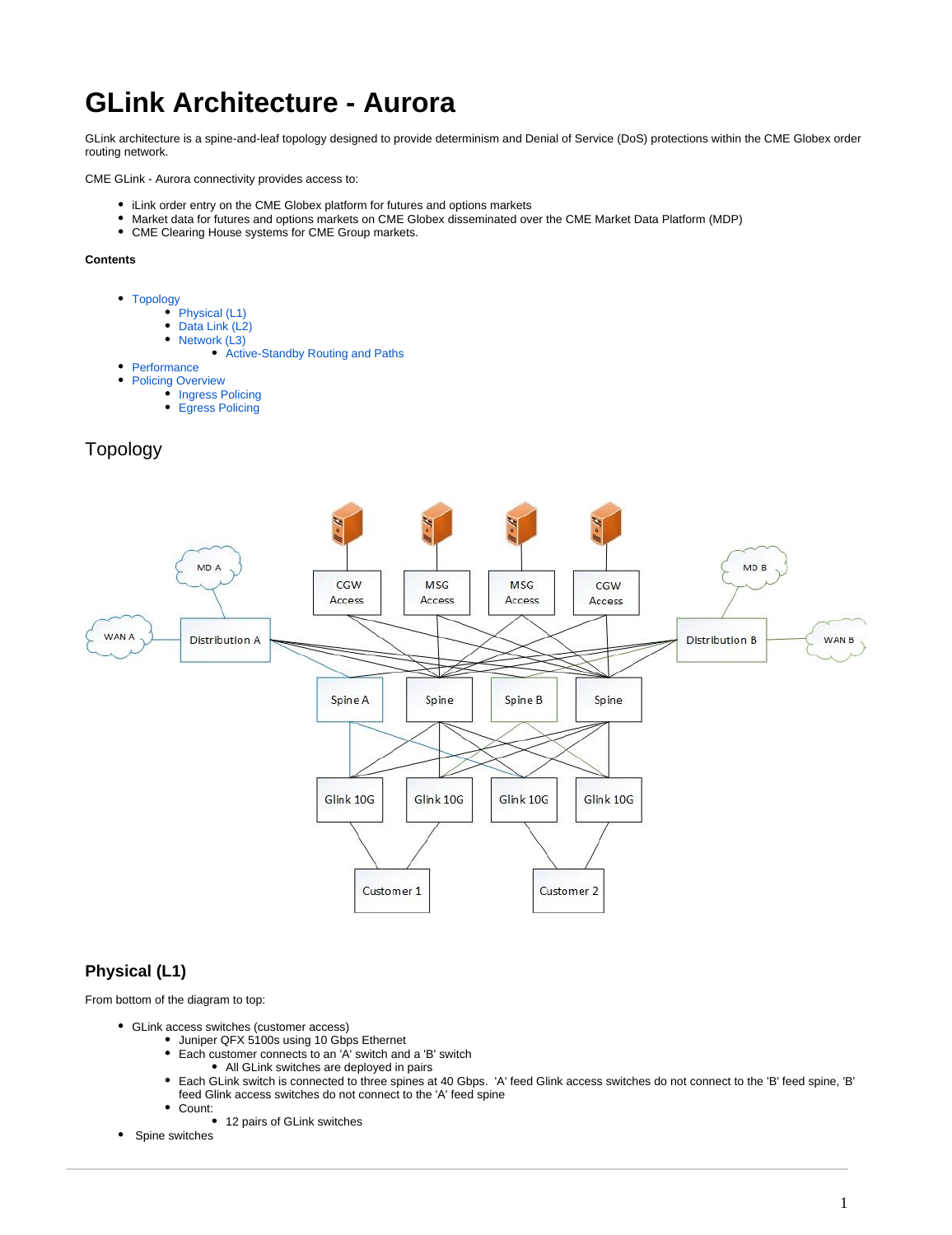- Juniper QFX 5100s using a mix of 40 Gbps and 10 Gbps (legacy connectivity to distribution/WAN)
- Spine 'A' and Spine 'B' pass market data multicast traffic
- Non multicast spines pass order entry (MSG/CGW) unicast traffic
- $\bullet$ Spine 'A' and Spine 'B' also pass non order-entry unicast traffic to services outside of Glink. This class of traffic does not affect receipt of market data across multiple customer switches.
- Count: 4 switches
- MSG access switches
	- Juniper QFX 5100s using 10 Gbps Ethernet for gateway connectivity
	- Each MSG access switch is connected to the 2 non-multicast Spine switches at 40 Gbps
	- MSGs connect to only one gateway access switch at 10 Gbps. Fault tolerant pairs should be on separate switches
	- Count: 4 switches
- CGW access switches
	- Juniper QFX 5100s using 10 Gbps Ethernet for gateway connectivity
	- Each CGW access switch is connected to the 2 non-multicast Spine switches at 40 Gbps
	- Count: 2 switches
- WAN distributions (to the left and right of the spines)
	- Switches using 10 Gbps Ethernet connectivity
	- Each WAN distribution is connected to all four spines
	- Market data routes through this distribution layer into the 'A' and 'B' spines
	- Count: 2 switches

## <span id="page-1-0"></span>**Data Link (L2)**

- 10 GbE interfaces are supported
- All customer connected interfaces have policing applied which reduces available bandwidth to 1 Gbps (covered in more detail below)
	- We do not use VLANs within the GLink front end network
		- All nodes, including servers, have routable L3 addresses
			- We do not run Spanning Tree Protocol (STP) nor any variants of it
- Although we are using the Juniper QFX platform, we are not using QFabric, which is a proprietary Juniper technology
- All switching layers (customer, spine and gateway) operate in 'store-and-forward' mode
	- Store-and-forward mode means that, for any given switch, it must completely receive a datagram before it will transmit that datagram to another interface
		- Implication: If a switch starts receiving two separate datagrams at exactly the same time and both datagrams are destined to leave the same port, then the smaller of the two datagrams will leave the switch first

## <span id="page-1-1"></span>**Network (L3)**

### <span id="page-1-2"></span>**Active-Standby Routing and Paths**

Each MSG server is 'available' via 2 paths from the 2 non-multicast spine switches, in an active-standby manner.

When a session arrives at a customer access switch, the outbound path will be selected based on which of the 2 non-multicast spines is active for a given MGW access switch. The return path traffic (MSG to customer) would follow the same path in a symmetric fashion.

- Ordering/re-ordering of packets
	- Packets can be reordered within the spine layer provided that
		- two different sessions are used
		- the load from customer access to spine or within the individual spines are different
	- The ordering of packets from all sessions to MSG will be 'final' at the server access switching layer (egress traffic to the server 'last hop' switch)
	- Latency difference between spines will vary depending upon load but is expected to stay within the hundreds of nanos range
- Traffic can be routed over the 'A' and 'B' simultaneously.
	- On 'A' advertise via BGP the summary route for the CME supplied address range.
	- On 'B' advertise via BGP a more specific route for the traffic you want returned on the 'B' interface.
	- If a more specific route is not advertised, then all traffic will return to the summary interface (asymmetric routing) which will break Network Address Translation if it is in use.
- The path for a particular GLink connection to a specific market segment is the same for all messages

## <span id="page-1-3"></span>**Performance**

- **•** Basic Behavior
	- Reduce network jitter by dispersing microbursts through the customer-side fabric
	- Queuing delays will be associated with the order routing gateways
- Pertinent Info
	- Nominal 1-way latency of 3 microseconds for spine-and-leaf switch performance only (slightly less than 1 us forwarding latency per switch)
	- Oversubscription GLink customers per switch
		- 1:1 All customers to single Spine (worst case)
		- 0.25:1 All customers to all Spines (best case)
		- 4:1 All customers GLink switching to a single spine.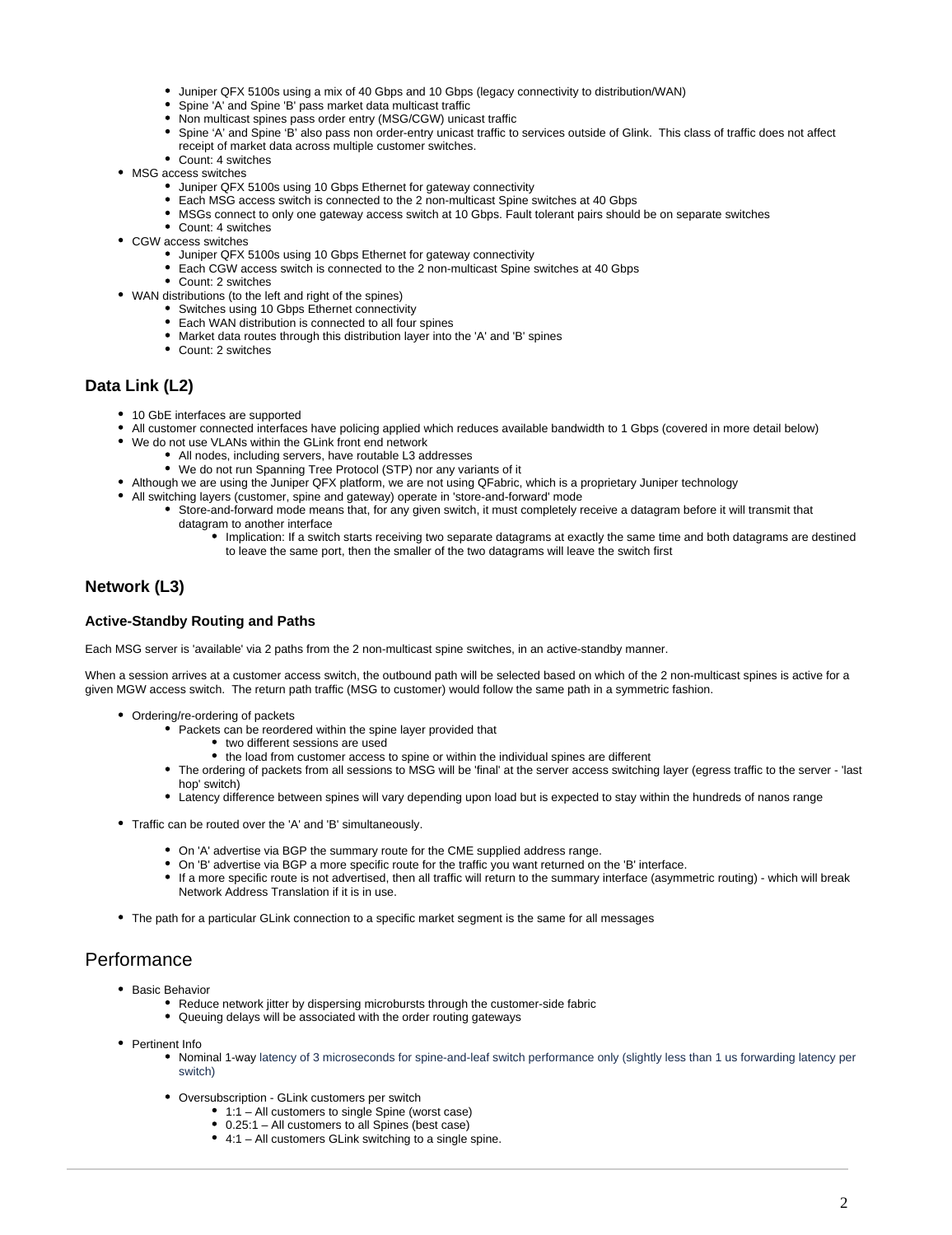- There will be differences in performance between any two switches based upon standard networking principles.
- The QFX is built around the Broadcom Trident chip family and is a "Switch on Chip" (SOC), shared memory design. Queue depth monitoring is generally more prevalent with multi-stage switching designs where buffers are separate physical entities on a per port basis.

## <span id="page-2-0"></span>Policing Overview



- Green: < 750 Mbps is allowed and marked 'normal' (AF11)
- Yellow: 750 Mbps 1 Gbps is allowed and marked 'discard eligible' (AF12)
- Red: > 1 Gbps is silently dropped
- At Egress per MSG:
	- Green: At X rate, all traffic permitted through to the gateways
	- Yellow: At > X, AF11 traffic will be allowed and AF12 traffic dropped

## <span id="page-2-1"></span>**Ingress Policing**

- General Mechanics
	- 'Credit' value similar to token bucket
	- Two-rate three-color marker (RFC 2698)
- Metering Calculation
	- Obtain current credits: CCURR = CPREV + (TDELTA \* RCREDIT)
	- Check current against the limit: If CCURR > CLIMIT, then CCURR == CLIMIT
	- Calculate the eventual credits: CPOST = CCURR PSIZE
	- Check whether packet will be policed
- Marking and Action
	- Committed Information Rate (CIR) = 750 M
		- Action: Mark (AF12)
- Committed Burst Size (CBS) = 500 K
- $\bullet$ Peak Information Rate (PIR) = 1 G
- Action: Drop
- $\bullet$ Peak Burst Size (PBS) = 625 K
- Conforming traffic under CIR is marked as AF11  $\bullet$

See the [CME Group GLink Policer Sample.xlsx](https://www.cmegroup.com/market-data/files/cme-group-glink-policer-sample.xlsx) spreadsheet for information regarding CME Group GLink policers.

## <span id="page-2-2"></span>**Egress Policing**